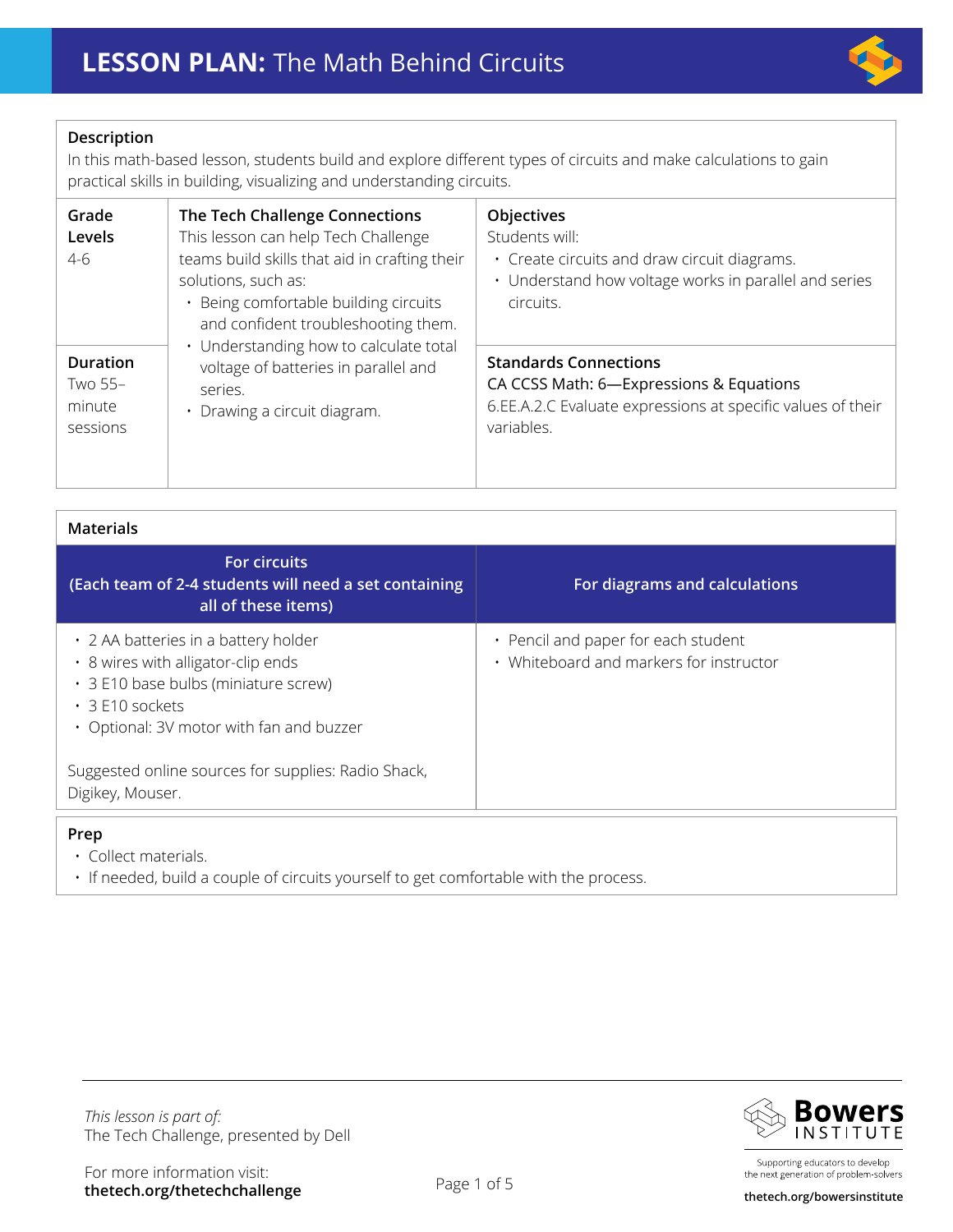

# **Lesson**

# **Session 1 — Building Circuits (55 minutes)**

- 1. Introduce circuitry engineering. (5 minutes)
	- a. Have students think of and share things in their lives that use electricity. Ask if any students have built, repaired or taken apart any of these things.
	- b. Suggested wording *It takes practice, planning and experimentation to make devices like the ones you have listed. We are going to explore some of their inner workings and get ready to create our own by exploring and building circuits.*
- 2. Circuit exploration Part 1. (20 minutes)
	- a. Give student teams three bulbs, one battery and six wires. Ask them to explore the materials and do the following challenges. Tell them to flag you down to show you once they have completed each, so you can gauge progress.
		- i. Light up one bulb.
		- ii. Light up one bulb with the fewest materials possible.
		- iii. Light up two bulbs in two different ways.
		- iv. Light up three bulbs in at least two different ways.
	- b. Educator Note: We introduce all four challenges at once so that groups can work at their own pace and still have a focus. You haven't told them how to build the circuits, so once they get to three bulbs, the circuit solutions will diverge and you won't have to worry about them working ahead and solving all the challenges.
	- c. After 5 to 10 minutes, have the students pause to talk about what they have built so far.
		- i. Take a poll to find out which challenge they are on. All groups should have finished at least challenges 1 and 2 before you proceed.
		- *ii. When you got one bulb to light up, what were the fewest components that you needed?* (A power source/the battery, wires and a bulb.) Ask a student to sketch their circuit on the board. Trace the path the electricity is taking through the circuit components to show that everything is connected to something else. (Fig. 1)



- *iv. Now I'm going to show you how engineers and electricians look at circuits.* Draw the same circuit with schematics. Post a key on the board for the components. (Fig. 2)
	- 1. Ask students why a schematic diagram might be preferable to a drawing.
	- 2. *Diagrams are used to communicate information about how to build a circuit regardless of which language an engineer speaks, so they can work with other engineers anywhere in the world.*
- v. Pass out paper and pencils. *As you continue building circuits, you can check the path the electricity is taking and troubleshoot your circuit by tracing it with your finger or drawing or creating a schematic.*
- 3. Circuit exploration Part 2. Parallel vs Series (10 minutes)
	- *a. Now take a few more minutes to build, so you can address challenges 3 and 4.* Circulate while the students are building and ask one group to share their parallel circuit and another to share their two-bulb series circuit. When all groups have got at least two bulbs to light up two different ways, have them stop so they can share what they have built.
	- b. Have one group share one of their two-bulb circuits by drawing a diagram on the board. Ask another group to share a different two-bulb circuit. Tell the students which is a series circuit and which is a parallel circuit. Ask the class who built a circuit like the first group and who built one like the second (hopefully all groups have built both). Ask them what differences they noticed.



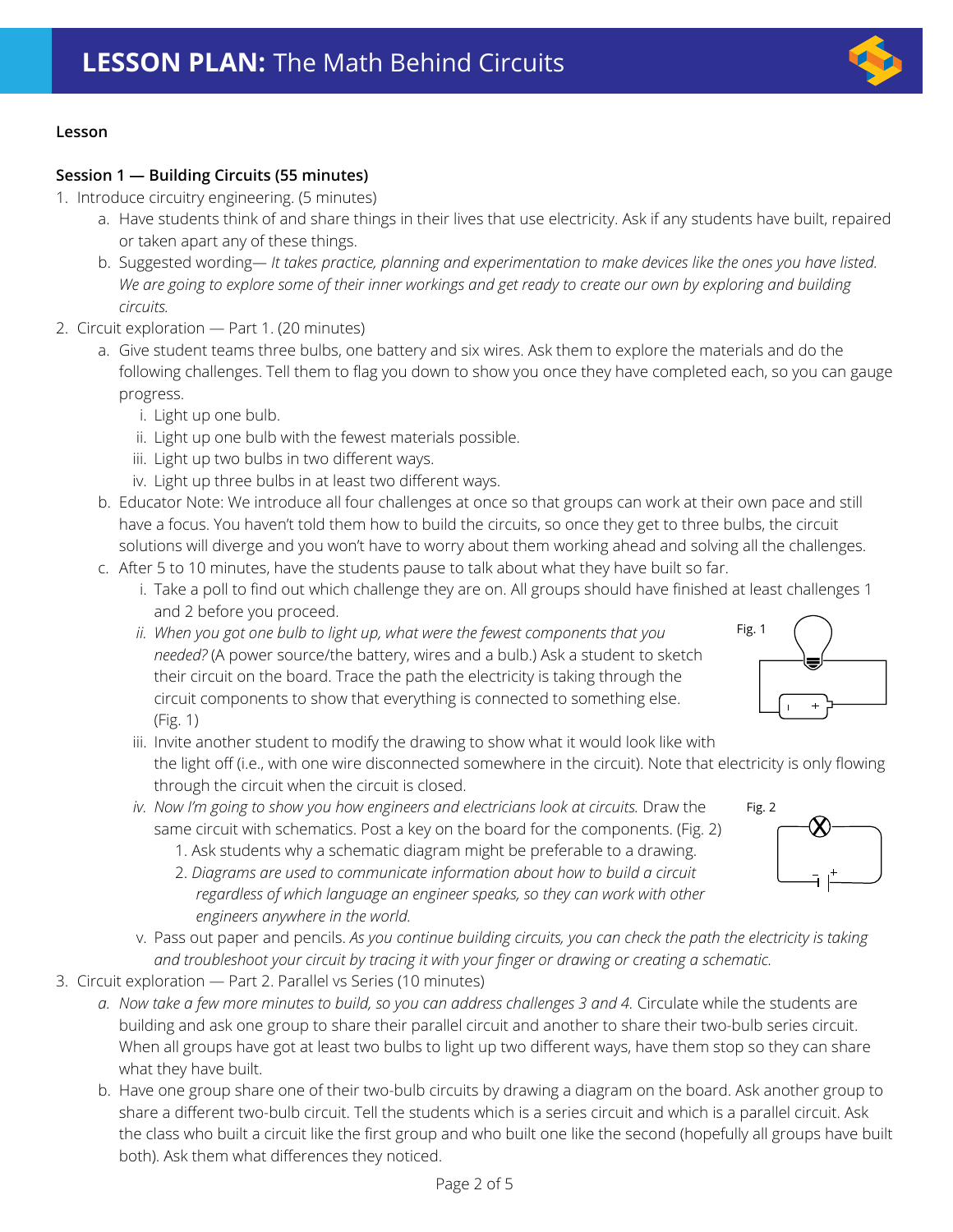# **LESSON PLAN:** The Math Behind Circuits

c. Parallel two-bulb circuit (Fig. 3) Series two-bulb circuit (Fig. 4)





- i. Be sure to share these figures if the students do not.
- ii. The bulbs should have been brighter in the parallel circuit than in the series circuit. This is because there is more voltage, and therefore more current, flowing to the bulbs in the parallel circuit than the series circuit. Another difference is that the series circuit took three wires while the parallel circuit took four.
- d. Explain why the series and parallel circuits are different. Use as much of the following explanation as you think students are ready for.
	- i. In a **series circuit,** the electricity passes through each component in a single path before returning to the power source. The current through each of the components is the same, and the voltage across the circuit is the sum of the voltages across each component.
	- ii. In a **parallel circuit**, there are different paths for the electricity to take, so the current splits depending on the resistance of each path. The voltage across each of the paths is the same, and the total current is the sum of the currents through each component.
- 4. Circuit exploration Part 3. Diagram to circuit and vice-versa (15 minutes)
	- a. Draw or have the students draw, depending on their experience level a diagram of three bulbs in series circuits and three bulbs in parallel circuits on the board.
	- b. Three bulbs in series (Fig. 5) Three bulbs in parallel (Fig. 6)







- c. Tell the students that, if they have not yet built the circuits drawn on the board, they should build them at this point. The students should flag you down to show you once they have completed building each one.
- d. If several or all groups have completed the circuits, have them draw a diagram of a three (or more)-bulb circuit they have built. Then, have them trade with another group and have each group build a circuit from another group's diagram. Supply teams with more wires and bulbs as needed. You may also add in other items, such as fans and buzzers, if you love noise!
- 5. Wrap up (5 minutes)

If you are doing The Tech Challenge with these students, have them think about how circuitry-building and diagramming will apply to their device design process and preparation. Facilitate a share-out of ideas.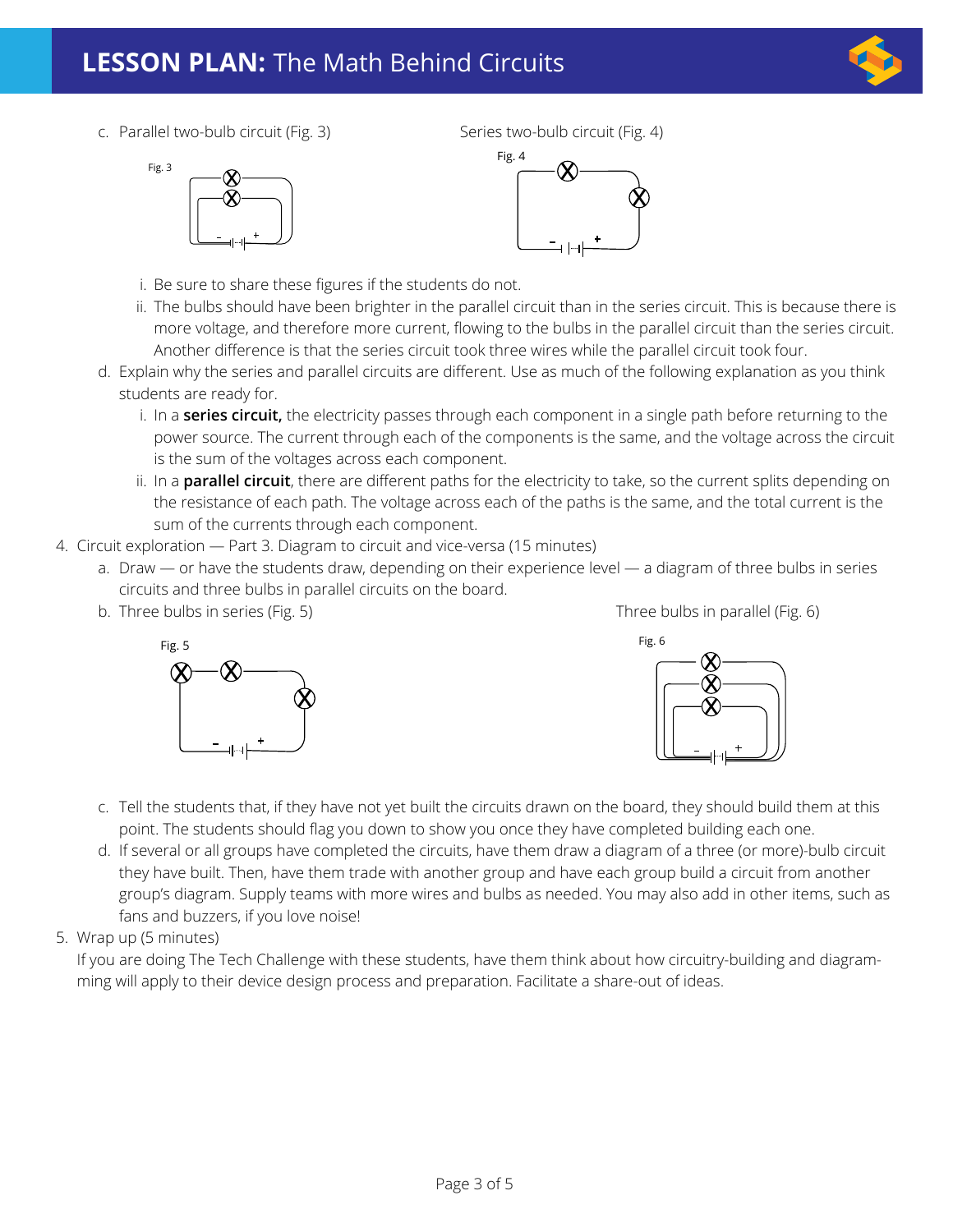# **Session 2 — Circuit Calculations (55 minutes)**

Suggested wording: *Now we're going to practice some circuit calculations that will be helpful in building circuits for your Tech Challenge designs. You will also find multiple ways to think about what is happening in your circuit (like, what is the current, voltage, watts and energy (mAh)). Many of these will depend on your circuit and its components.*

- 1. *Let's say you are building a circuit that can only use 1.5V batteries, but the maximum voltage for the circuit is 12V. So let's calculate the total voltage your batteries are supplying.*
	- a. *To calculate the total voltage of the batteries in a series, simply add the voltage of each battery together. So two 1.5V batteries in series would equal 3V.*
	- b. *So that was straightforward, but parallel circuits are trickier. To calculate the total voltage if your batteries are in parallel, here are a few examples:*  Fig. 7
		- *Two 1.5V batteries in parallel = 1.5 V. (Fig. 7)*
		- *Two pairs of two 1.5V batteries in parallel (Fi.g 8). Total V = 1.5V+1.5V so total voltage is 3V.*

*So the total voltage supplied by your batteries is the total of one branch of your parallel circuit. From these examples, calculate the voltage for two pairs of three 1.5V batteries in parallel. (Fig. 9).* 

- Educator Note: Share with your students if applicable. *We didn't provide an example of one battery in parallel with two because that will ruin your single battery and your circuit! So if you are putting your batteries in parallel, make sure you have the same number of 1.5V batteries in each branch of your circuit.*
- c. *If you can use two 1.5V batteries in series to supply 3V to your circuit, why would you use two pairs of two 1.5V batteries (four batteries total) to supply 3V to your circuit?. Because two pairs of two 1.5V batteries in parallel will supply 3V to your circuit but will last longer!* (See "How long will my batteries last?" below.)
- 2. Practical circuit questions
	- a. How long will my batteries last? *You can calculate the hours that your battery will last using mAh/I (milliamps hours of your batteries divided by the current in milliamps). Example: If your current is X milliamps and you have a AAA battery, then 750 mAh/X milliamps = Y hours. So for practice, let's assume the current in our circuit is 300 milliamps and use that to calculate how long each of these batteries will last.* (These values are theoretical maxima; bulbs will likely last a shorter time in real life.)

AAA = 750 mAh (milliamps hour)

```
AA = 2,800 mAh
R 200 m\Delta h
```

$$
C = 8,200
$$
 man

$$
D = 21,000 \text{ mah}
$$
   
 Bulh life in a 300-millianic

| paid inclined 500 minimality circuit |       |  |  |  |
|--------------------------------------|-------|--|--|--|
| Battery type                         | ' mAh |  |  |  |
|                                      |       |  |  |  |

| Battery type | mAh    | Hours at 300 milliamps |  |
|--------------|--------|------------------------|--|
| <b>AAA</b>   | 750    | 2.5                    |  |
| AA           | 2,800  | 9.3                    |  |
|              | 8,200  | 27.3                   |  |
|              | 21,000 | 70.0                   |  |

- b. How does the mAh in my circuit change if I have batteries in series or parallel? *If you have two AAA batteries in a*  series, you have 750mAh at 3V. If you have two AAA batteries in parallel, you have 1,500 mAh at 1.5V. Educator note: In order to calculate the current of your circuit, students will need to use V/R=I.
- c. Will my motor (or other component) work in my circuit? *On your motor or fan, look for a rating, usually in volts, and see if it is rated for the voltage you are supplying.* Educator note: If you have a motor rated for a lower voltage than you are supplying, you will need resistors to make the circuit work. If you are building these circuits Page 4 of 5

Fig. 8



Fig. 9